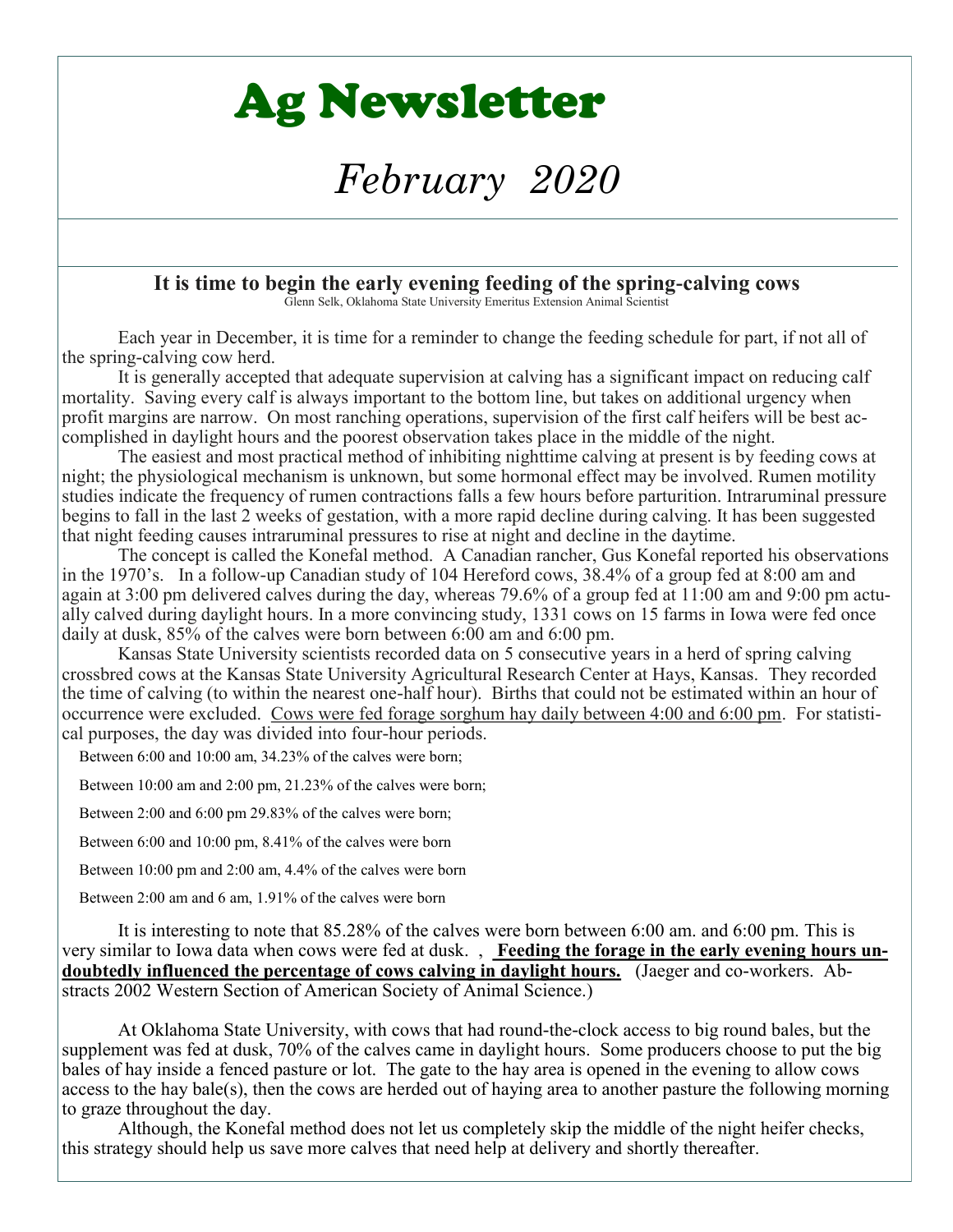## **Signs of impending calving in cows or heifers**

Glenn Selk, Oklahoma State University Cattle Emeritus Extension Animal Scientist

As the spring calving season begins, the cows will show typical signs that will indicate parturition is imminent. Changes that are gradually seen are udder development, or making bag and the relaxation and swelling of the vulva. These indicate the cow is due to calve in the near future. There is much difference between individuals in the development of these signs and certainly age is a factor. The first calf heifer, particularly if she has the genetic makeup for heavy milking, develops udder for a very long time, sometimes for two or three weeks before parturition. The swelling and relaxation of the vulva can be highly variable too. Most people notice that Brahman influence cattle seem to change in this area much more than cattle from other breeds.

Typically, in the immediate 2 weeks preceding calving, the udder is filling, and one of the things that might be seen is the loss of the cervical plug. This is a very thick tenacious, mucous material hanging from the vulva. It may be seen pooling behind the cow when she is lying down. Some people mistakenly think this happens immediately before calving, but in fact this can be seen weeks before parturition and therefore is only another sign that the calving season is here. The immediate signs that usually occur within 24 hours of calving would be relaxation of the pelvic ligaments and strutting of the teats. A protein hormone called "relaxin" is produced by structures on the ovary and is highest in concentration the last 24 hours prior to calving. This hormone causes the softening of the collagen in the pelvic ligaments and the cervix.

Due to this surge of relaxin, and the relaxation of the pelvic ligaments, a subtle, but noticeable sunken depression can be seen in front of the pin bones. These can be fairly dependable for the owner that watches his cows several times a day during the calving season. The casual observer who is knowledgeable of the signs but sees the herd infrequently may have difficulty accurately predicting calving time from these signs. The relaxation of the pelvic ligaments really cannot be observed in fat cows, (body condition score 7 or greater). However, relaxation of the ligaments can be seen very clearly in thin or moderate body condition cows and can be a clue of parturition within the next 12 - 24 hours.

These changes are signs the producer or herdsman can use to more closely pinpoint calving time. Strutting of the teats is not really very dependable. Some heavy milking cows will have strutting of the teats as much as two or three days before calving and on the other hand, a thin poor milking cow may calve without strutting of the teats. Another thing that might be seen in the immediate 12 hours before calving would be variable behavior such as a cow that does not come up to eat, or a cow that isolates herself into a particular corner of the pasture. However, most of them have few behavioral changes until the parturition process starts. Sources: [Effect of Relaxin on Parturition in Ruminants. L.L Anderson,](https://nam04.safelinks.protection.outlook.com/?url=http%3A%2F%2Fwww.extension.iastate.edu%2FPages%2Fansci%2Fbeefreports%2Fasl-1465.pdf&data=02%7C01%7Ctodd.trennepohl%40okstate.edu%7C3202fff3262c42598b7308d79db598de%7C2a69c91de8494e34a230cdf8b27e1964%7C0%7C1%) Iowa State University Leaflet [A.S. R1465.](https://nam04.safelinks.protection.outlook.com/?url=http%3A%2F%2Fwww.extension.iastate.edu%2FPages%2Fansci%2Fbeefreports%2Fasl-1465.pdf&data=02%7C01%7Ctodd.trennepohl%40okstate.edu%7C3202fff3262c42598b7308d79db598de%7C2a69c91de8494e34a230cdf8b27e1964%7C0%7C1%) and [Calving Time Management of Beef Cows and Heifers, Oklahoma State University Extension](https://nam04.safelinks.protection.outlook.com/?url=http%3A%2F%2Fpods.dasnr.okstate.edu%2Fdocushare%2Fdsweb%2FGet%2FDocument-9389%2FE-1006web2014.pdf&data=02%7C01%7Ctodd.trennepohl%40okstate.edu%7C3202fff3262c42598b7308d79db598de%7C2a69c91de8494e34a230cdf8b27) 



### Muskogee County Cattlemen's Association Calendar

- April 4, 2020- county bred carcass auction 6 pm at the osu extension office
- April 18, 2020- Stocker calf weigh in from 10-12 at b. k. & sons wiedel ranch
- May 16, 2020- Tentative date for cattle working demo day
- July 11, 2020- Tentative date for educational hay clinic

contact the osu extension office for questions 918-686-7200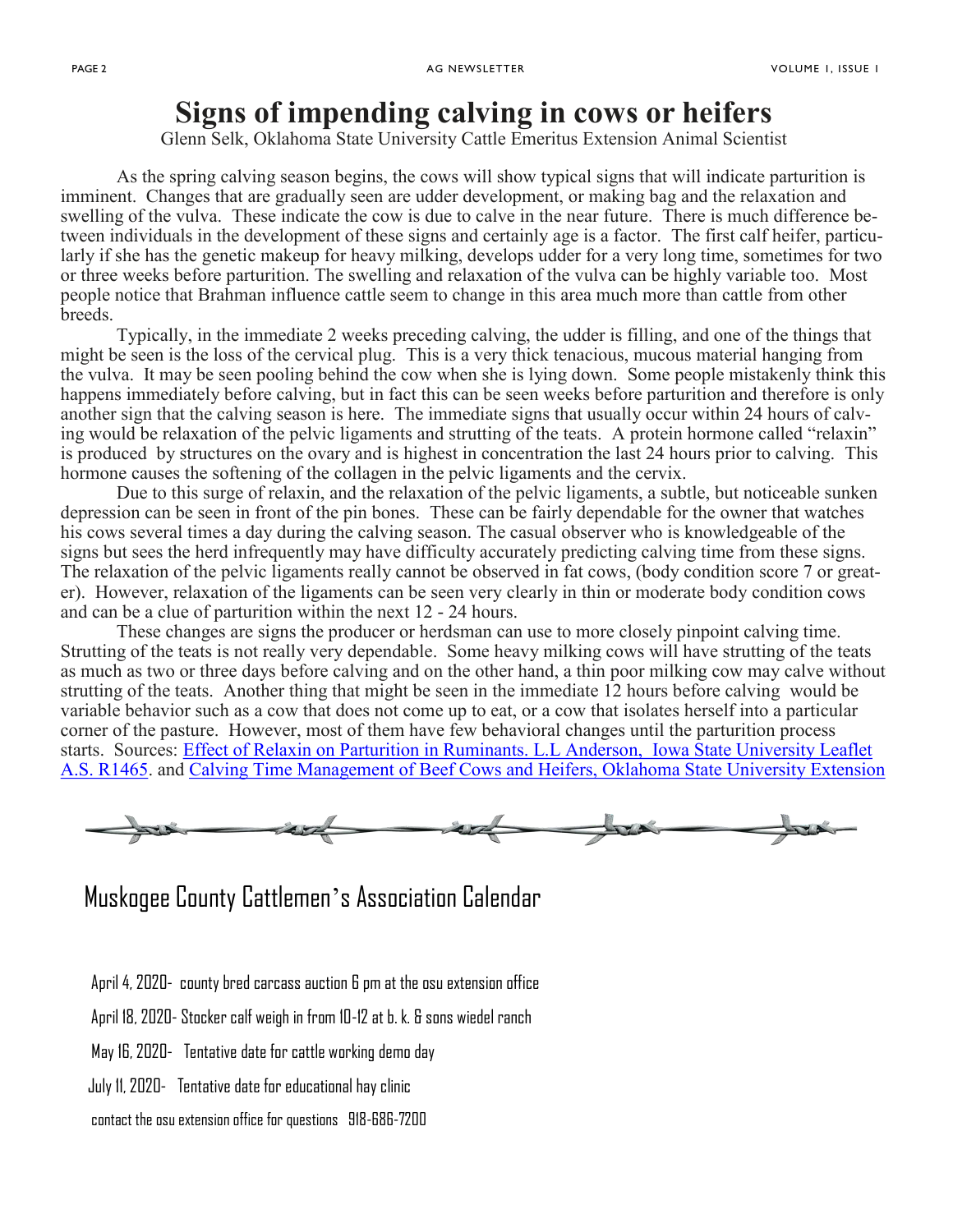# **Cattle market factors to watch in 2020**

Derrell S. Peel, Oklahoma State University Extension Livestock Marketing Specialist

The new year brings with it several changes in ongoing market dynamics, some new opportunities, and some new risks and continuing challenges for cattle and beef markets. The watch list of beef and cattle market factors includes the typical suspects including trade; domestic demand; supply dynamics; competing meats; and feed and input markets. However, changes in several factors towards the end of 2019 suggest a somewhat different tone for markets in 2020.

The international market situation is somewhat clearer now after trade disruptions and uncertainty strangled many agricultural markets for much of the past two years. The likely completion of the revised NAFTA agreement (USMCA) in the coming weeks removes a significant source of uncertainty for agricultural markets. A new bilateral trade agreement with Japan will restore a more competitive position for beef and should stop the erosion of U.S. market share, which became very apparent in that important beef export market in the second half of 2019. Though details are currently lacking, the anticipated Phase 1 trade agreement with China is expected to significantly improve the trade situation for numerous agricultural markets and may allow beef to begin building a meaningful market position in the rapidly growing beef market in China.

African Swine Fever will undoubtedly be a major factor affecting protein markets globally in 2020. The disease has caused a current pork deficit in China and other Asian markets and is found in numerous other countries in Europe and Africa. The exact magnitude of impacts are uncertain and there is no indication that the disease will be effectively controlled any time soon. The reduction in global meat production will support all protein markets and is expected to boost U.S. exports of pork, poultry and beef in 2020.

The beef supply situation is expected to be more supportive in the coming year with cyclical herd expansion over and beef production peaking. The current status of the cattle cycle will be confirmed in the Cattle inventory report to be released the end of January. In general, cattle numbers are expected to be down slightly year over year. Beef production is expected to peak fractionally higher in 2020 with heavier carcass weights offsetting a slight decline in cattle slaughter. Carcass weights finished 2019 above year earlier levels and will bear watching in the coming year.

Total U.S. meat production will once again push to new record levels in 2020 with beef, pork and poultry all at or near record levels. Trade improvements will be critical to provide a strong international component of meat demand in addition to domestic demand. Overall, improvements in net meat trade (more exports and fewer imports) are expected to offset a significant portion of increased meat production and limit the growth in domestic meat consumption.

There are risks that could challenge beef markets in the coming year. Global trade tensions, though reduced, will continue to add uncertainty to markets. Geopolitical tensions, the U.S. presidential election, energy prices and currency values will all contribute to market volatility and could negatively affect input costs and consumer spending. The U.S. economy is projected to slow a bit more year over year in 2020 and continues to be vulnerable as sluggish growth, which is riding on low unemployment and strong consumer spending, masks underlying weakness in manufacturing and investment. In summary, 2020 offers better opportunities for cattle and beef markets but producers are advised to keep an eye on a host of macro-economic and global factors, as well as evolving cattle market conditions, and proceed with caution.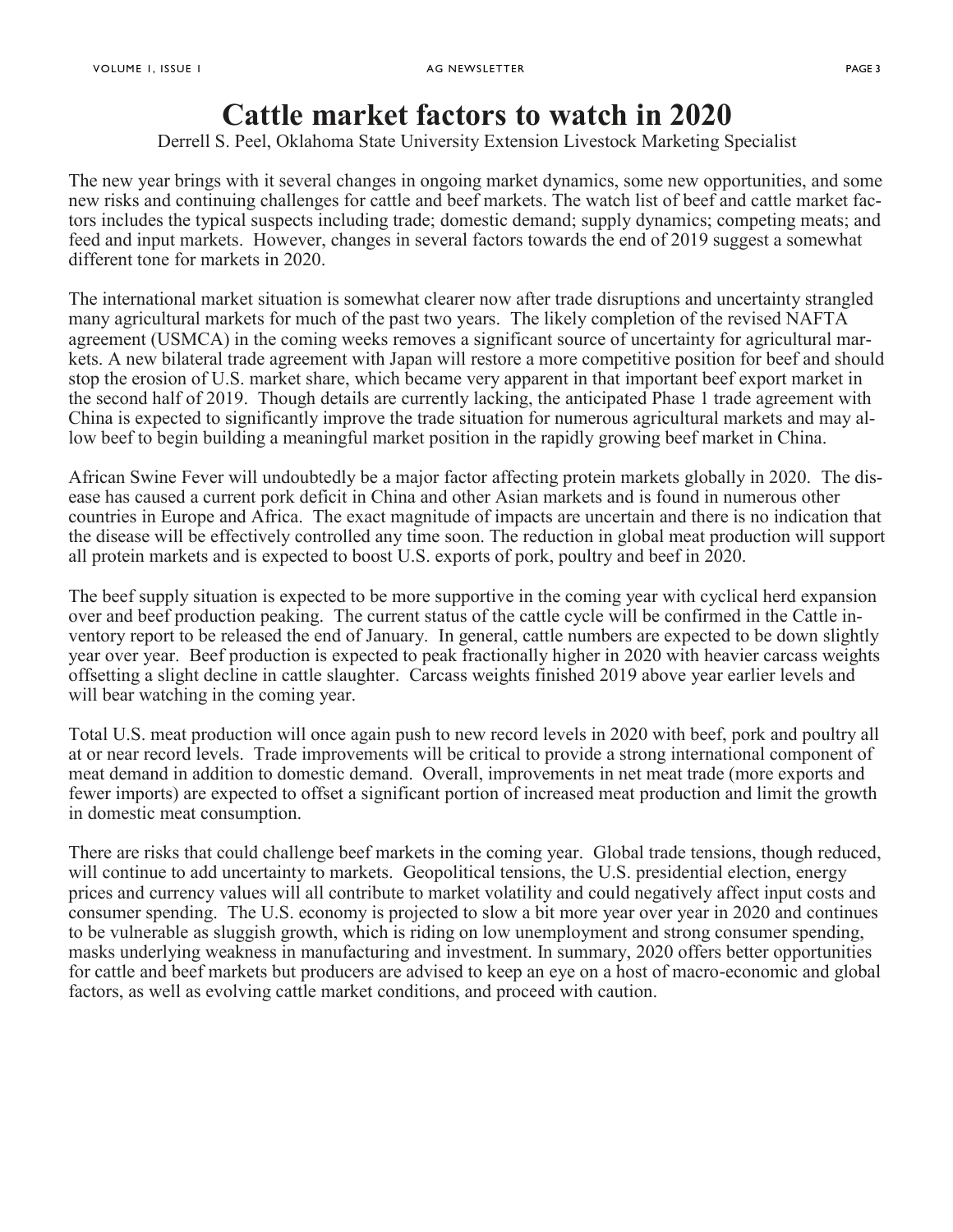### Sustainable Parasite Control in Cattle

#### John Gilliam DVM, MS, DACVIM, DABVP

Cattle producers and veterinarians have enjoyed the benefits of highly effective internal parasite control products for many years. Strategic use of these products has allowed producers to maintain high levels of production from their animals even in the face of significant parasitism challenges. However, traditional models of parasite control in cattle may not be sustainable into the future. Frequent, long-term use of anthelmintic (deworming) products can select for parasite populations that are resistant, meaning those parasites are no longer killed by the anthelmintic product. Sheep and goat producers are well aware of the challenges caused by the development of resistance in parasite populations. An-

thelmintic resistance in cattle parasites has been slower to develop and receives less attention when compared to the issues in small ruminant production. One reason that resistance in cattle parasites is less recognized is related to the biology of the most important parasites. In small ruminants, the most important parasites are blood feeding parasites that can cause life-threatening anemia. Resistance is easy to recognize when animals continue to become anemic and even die after being dewormed. The most important parasites of cattle are not blood feeders. The primary effect of these parasites is decreased production, which is usually sub-clinical and difficult to recognize.  $\blacksquare$ 

sistance in cattle parasites has been documented in cattle from most geographic regions within the United States. Resistance to all classes of anthelmintics has also been documented. That doesn't mean every operation is going to have resistant parasites but the potential is there, particularly when the same products have been used for long periods of time. The types of products used can also influence the development of resistance. As the dose of anthelmintic reaching the parasite becomes reduced or more variable, the likelihood of resistance increases. Pour-on products are convenient and easy to use but have been shown to result in lower and more variable doses of the product reaching the parasites. Some studies have shown that resistance is more common when pour-on products are used. The only way to recognize the presence of re-

sistance in a population of parasites is to test for it. Producers can no longer assume that their parasite control program is effective just because the cattle seem to be doing well. Testing for resistance presents some challenges but can be done effectively with a little extra effort. Currently, the most effective way to detect resistance is called the Fecal Egg Count Reduction Test (FECRT). A fecal sample is collected prior to an animal being treated with an anthelmintic and then another sample is collected approximately two weeks later. If the egg count in the post-treatment sample is reduced by less than 90 percent compared to the pre-treatment sample, evidence of resistance exists. Most veterinarians can perform the fecal egg counts or the samples can be sent to the Oklahoma Animal Disease Diagnostic Lab. A general recommendation is to test at least 20 randomly selected animals or to test the entire group if there are fewer than 20 animals in the group.

One important concept in the fight against resistance is the idea of refugia in parasite populations. Refugia means that some parasites are not exposed to anthelmintic treatment and, therefore, are not selected for resistance. Refugia helps keep the resistant genes diluted in the overall parasite population resulting in reduced, or at least slower, development of resistance across the parasite population. Refugia is commonly maintained in sheep and goats using the FAMACHA© System in which only animals showing signs of significant anemia are dewormed. Unfortunately, maintaining refugia in cattle parasite populations is less straightforward and research studies identifying the most effective methods to maintain refugia in U.S. cattle production systems are lacking. If resistance is detected, a variety of

steps can be taken to provide adequate parasite control and slow the development of further resistance. Using combinations of anthelmintic products, altering grazing management strategies, and alternate grazing by another species are all possible tools in the fight against resistance. Producers are encouraged to discuss testing for resistance with their veterinarian and to work with their veterinarian to develop sustainable parasite control strategies that will remain effective well into the future.

John Gilliam, DVM, MS, DACVIM, DABVP, is an associate professor of food animal production medicine and field services at Oklahoma State University's College of Veterinary Medicine. He is a board-certified diplomate in both the American College of Veterinary Internal Medicine and the American Board of Veterinary Practitioners (Food Animal)

Oklahoma State University, U. S. Department of Agriculture, State and Local governments cooperating. Oklahoma State University in compliance with Title VI and VII of the Civil Rights Act of 1964, Executive Order 11246 as amended, Title IX of the Education Amendments of 1972, Americans with Disabilities Act of 1990, and other federal and state laws and regulations, does not discriminate on the basis of race, color, national origin, gender, age, religion, disability, or status as a veteran in any of its policies, practices, or procedures.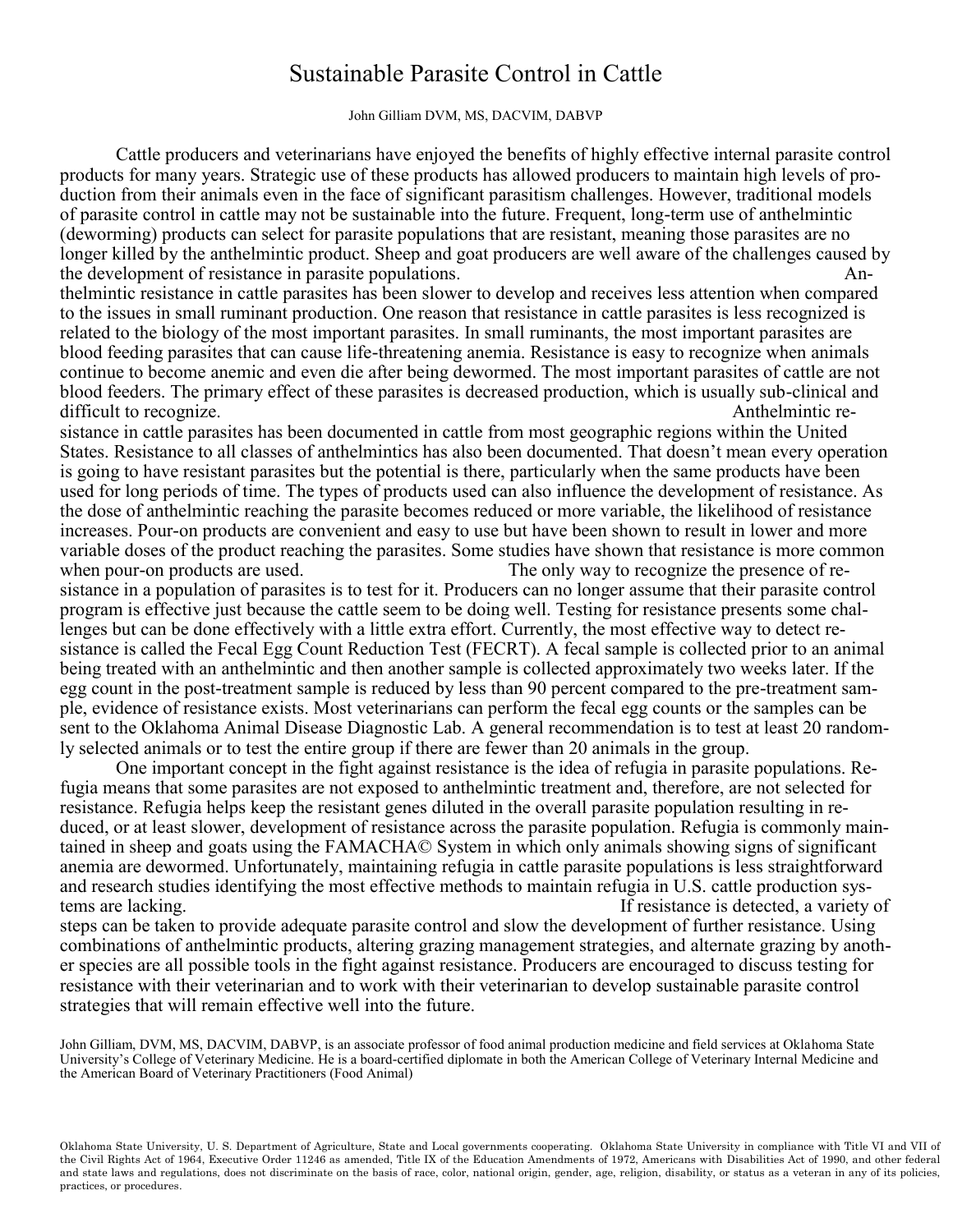# **Strong finish for 2019 beef production**

Derrell S. Peel, Oklahoma State University Extension Livestock Marketing Specialist

Sharply higher carcass weights recently have boosted beef production; though another round of winter weather currently hitting parts of cattle feeding country may temper that in the last few weeks of the year. After spending much of the year below year ago levels on a weekly basis, carcass weights moved sharply higher in October and November, not only approaching seasonal peaks but higher year over year compared to the same period last year. Steer carcass weights likely peaked in mid-November at 912 pounds, though weights have dropped only one pound from that level in the most recent two weeks of data. In 2018, steer carcass weights peaked one week earlier at 904 pounds. Steer carcass weights have averaged 7.5 pounds higher year over year for the past eight weeks of data, For the year to date, steer carcass weights are still down year over year but are now down just 2.7 pounds compared to last year.

Heifer carcass weights likely peaked at 742 pounds the third week of November and have dropped two pounds since then. One year ago, heifer carcass weights peaked the last week of November at 838 pounds. Heifer carcass weights have been higher year over year for the past seven weeks but have averaged 4.0 pounds below year ago levels for the year to date.

Sharply higher carcass weights recently reflect better feedlot conditions and performance in the last quarter of 2019 after lots of struggles earlier in the year. Data from the KSU Focus on Feedlots shows that average daily gains in feedlot were down through the first three-quarters of the year with simultaneously poor feeding efficiency resulting in higher feed to gain ratios over the same period. The result was lower carcass weights despite the fact that days on feed were higher year over year for the bulk the year until recently.

Steer and heifer slaughter is projected to be up about 0.8 percent year over year compared to 2018 with total cattle slaughter up about 1.2 percent at 33.4 million head. Combined with modestly lower carcass weights, total beef production for 2019 is projected to be up 0.6 percent year over year at 27.0 billion pounds, just a few pounds shy of record U.S. beef production in 2002.

Poor feedlot conditions and performance likely contributed to a reduction in Choice grading percentage that extended from late in the second quarter well into the fourth quarter of the year. The result has been an unusually wide Choice-Select spread in the second half of the year that has only recently narrowed back to more typical levels for this time of year. Since June, the weekly Choice-Select spread has averaged \$22.84/cwt., compared to \$12.09/cwt. for the same period last year. The most recent weekly Choice-Select spread was \$14.67/cwt.

Boxed beef prices peaked in mid-November with a weekly value of \$240.66/cwt. for Choice and \$215.52/cwt. for Select. The current mid-December level of \$219.14/cwt. for Choice and \$204.47/cwt. for Select compares to Choice boxed beef at \$213.11/cwt. and Select at \$201.61/cwt. one year ago.

## **Forages Meeting**

February 19th noon OSU Extension Office Forage and herbicide meeting

This Meeting will cover:

Late winter fertility on cool season forages, spring fertility on warm season and spring Herbicide options.

Speaker will be Mr. Brain Pugh NE. Area Agronomist.